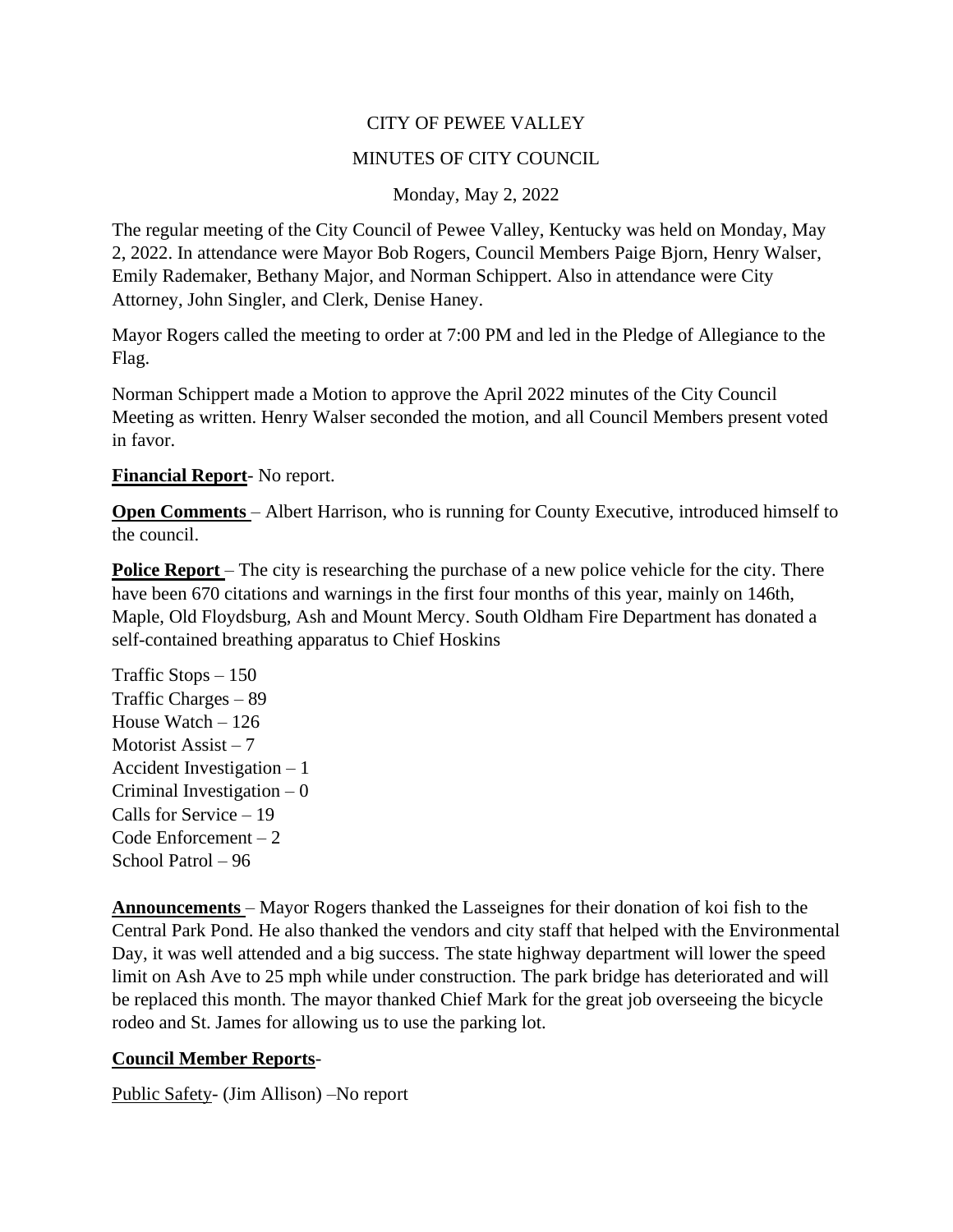Insurance / Storm Water – (Norman Schippert) Environmental Day was a big success and is a great source for water quality compliance.

Communication/ABC – (Henry Walser) No report

Sidewalks and Festivals- (Emily Rademaker) – Ash Ave sidewalk pre-work is continuing with the removal of trees. The city is waiting on a second bid for the park pathways.

Historical/ Central Park/ Town Hall- (Bethany Major)- Historical Society Meeting is May 10<sup>th</sup> at 7pm. The historical society is looking for new members.

Waste Management- (Paige Bjorn) – The park lighting project is 75 % complete and will be completed when bridge and pathways are complete.

Roads- (Bob Rogers) – Paving project on Central Place is coming up. The tree board planted a tree in Central Park in honor of city employee Glenn Rowland for his continued hard work.

**New Business** – A resolution was introduced to the council for the city to enter a municipal aid co-op program with the Kentucky transportation cabinet for the fiscal year beginning July 1, 2022. A motion was made by Henry Walser to accept the resolution, seconded by Bethany major and approved unanimously.

A 2<sup>nd</sup> reading of Ordinance 2, Series 2022 an ordinance amending the budget for the city of Pewee Valley for the fiscal year beginning July 1, 2021, and ending June 30, 2022 was presented by summary. A motion to approve Ordinance 2, Series 2022 was made by Henry Walser, seconded by Paige Bjorn, roll call vote was taken and all council members present approved.

A motion for introduction and 1<sup>st</sup> reading of Ordinance 3, Series 2022 an ordinance establishing the tax rate for ad valorem taxes on real property for the fiscal year 2022-2023 in the city of Pewee Valley, Kentucky, and the levy of an ad valorem tax thereon for the general operation purposes of the city for the fiscal year 7/1/22 to 6/30/23 was made by Norman Schippert, seconded by Henry Walser and approved unanimously by all council members present.

A motion for introduction and  $1<sup>st</sup>$  reading of Ordinance 4, series 2022 an ordinance establishing the budget for the city of Pewee Valley for the fiscal year beginning July 1, 2022, and ending June 30, 2023 fiscal year July 1, 2022 to June 30, 2023 was made by Norman Schippert, seconded by Henry Walser and approved unanimously by all council members present.

A motion for introduction and 1<sup>st</sup> reading of Ordinance 5, series 2022 an ordinance adding sections allowing Sunday service of spirits, wine and malt beverages to chapter 114: alcoholic beverages was made by Henry Walser, seconded by Bethany Major and approved unanimously by all council members present.

A motion to approve the Pewee Valley Women's Club temporary sign permit was made by Bethany Major, seconded by Henry Walser, and approved by all council members present.